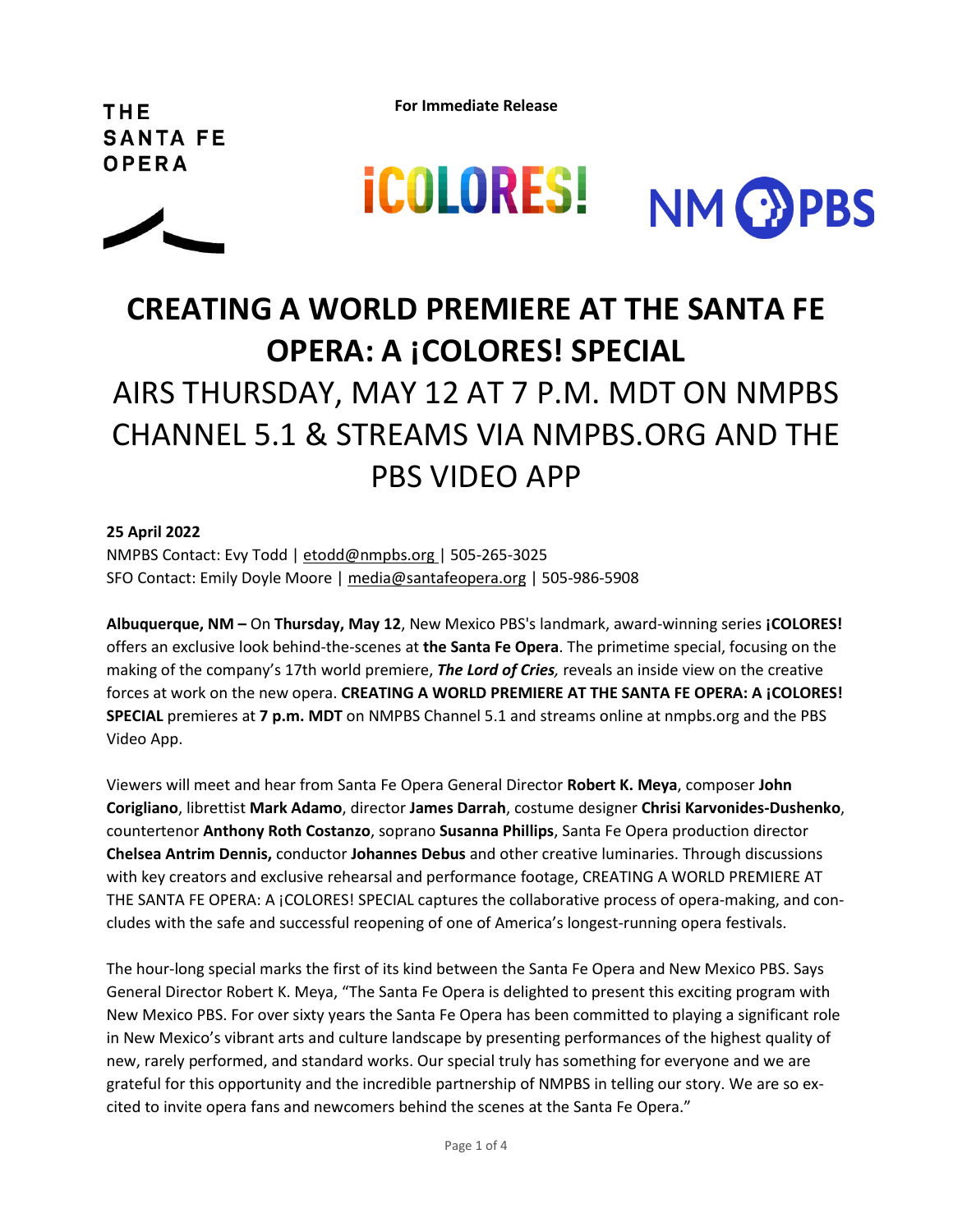**Franz Joachim**, NMPBS General Manager and CEO notes, "For over sixty years New Mexico PBS has presented the best of the Southwest's arts, history, music and culture to the communities of New Mexico and the nation. While historically NMPBS and its award-winning ¡COLORES! series have told numerous stories highlighting the Santa Fe Opera, with this new primetime special, we have the luxury of focusing solely on one opera. We feel that exploring the myriad of creative elements that go into bringing a final production to an audience is the next step in a cultural progression. NMPBS is proud to partner with the Santa Fe Opera in this new endeavor and looks forward to sharing it with communities across New Mexico and the nation."

# **ABOUT THE LORD OF CRIES**

*The Lord of Cries* by composer John Corigliano and librettist Mark Adamo, opened at the Santa Fe Opera on July 17, 2021 and ran for six performances during the 64<sup>th</sup> Festival Season. The piece is based on the intriguing points of intersection between two classics of Western literature, *The Bacchae* of Euripides and *Dracula* by Bram Stoker. Separated by 24 centuries, *The Bacchae* and *Dracula* tell virtually the same timeless story, with the same subversive message: We must honor our animal nature lest it turn monstrous and destroy us.

*The Lord of Cries* is only the second opera by John Corigliano, following his acclaimed *The Ghosts of Versailles* (1991), which at the time was the **Metropolitan Opera**'s first commission in three decades. Corigliano's one-hundred-plus compositions have won him the **Pulitzer Prize**, four **Grammy Award**s and an **Oscar**, and have been performed and recorded by many of the world's greatest soloists, conductors and orchestras.

Librettist Mark Adamo, an accomplished composer in his own right, has authored the libretti for his four full-length operas, *Little Women* (1998)*, Lysistrata* (2005)*, The Gospel of Mary Magdalene* (2013) and *Becoming Santa Claus* (2015). *The Lord of Cries* marked the first operatic collaboration between Corigliano and Adamo, longtime partners in life.

The title role of *The Lord of Cries* was written for superstar countertenor Anthony Roth Costanzo, who made his Santa Fe Opera debut as Dionysus. Johannes Debus conducted the all-star cast that also included soprano **Kathryn Henry** as Lucy Harker, tenor **David Portillo** as Jon Harker, baritone and former SFO apprentice singer **Jarrett Ott** as John Seward, bass **Matt Boehler** as Van Helsing and bass **Kevin Burdette** as the Correspondent.

The production was directed by James Darrah. **Adam Rigg** created the scenic designs, former technical apprentice Chrisi Karvonides-Dushenko served as the costume designer, **Pablo Santiago** was the lighting designer and **Adam Larsen** provided the projection designs. **Susanne Sheston** was the Chorus Master.

Of the new opera, *The New Yorker's* **Alex Ross** wrote, "What's notable about "The Lord of Cries" is its gleeful lack of caution—a commendable late-period turn for an artist who has at times been too calculated in his effects. Not, perhaps, since Verdi wrote "Falstaff" has an operatic composer made so much mischief past the age of seventy-five."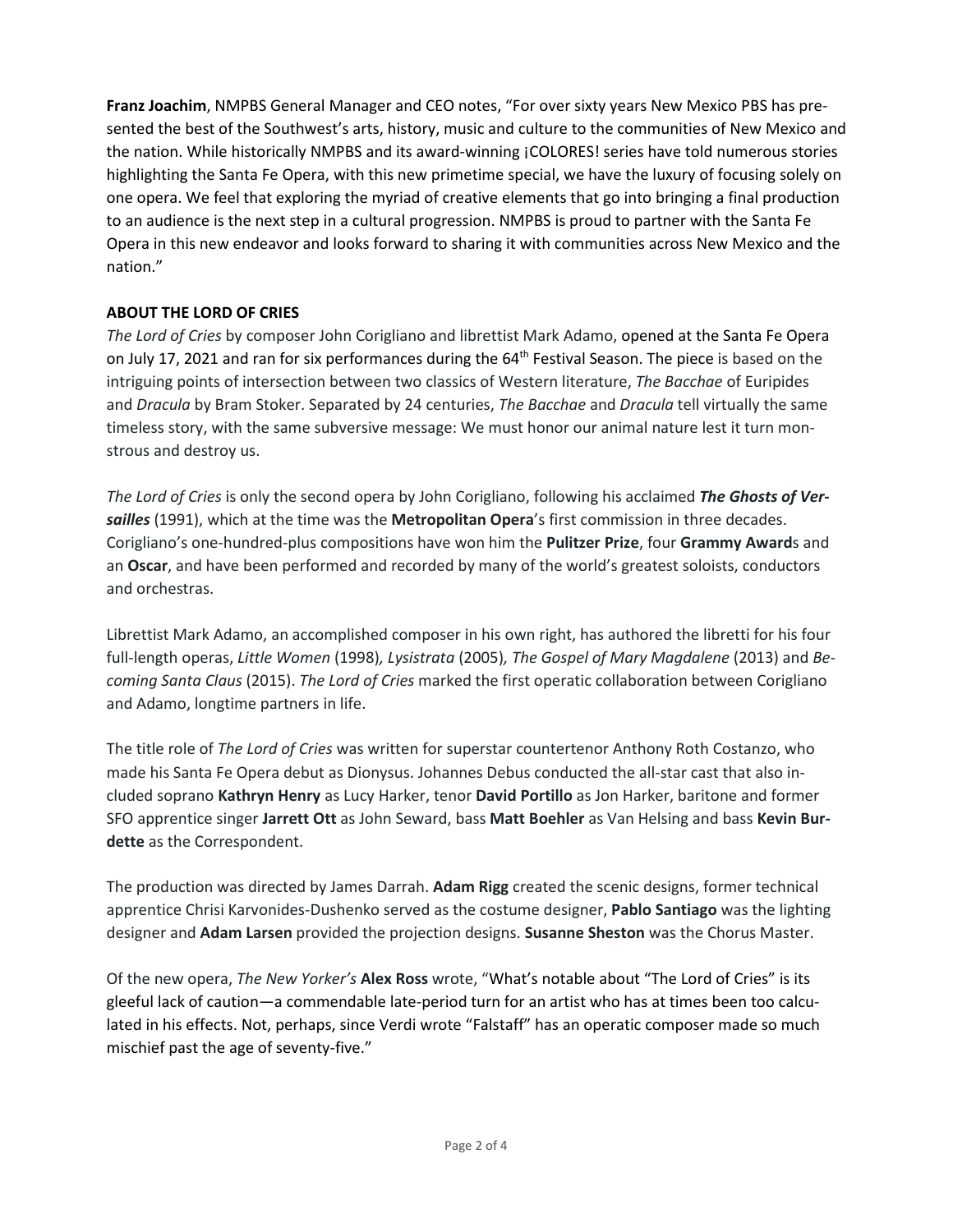# **ABOUT ¡COLORES!**

The ¡COLORES! series debuted in 1989, and features local and national stories about film, visual and performing arts, theatre, photography, literature, painting, sculpture, poetry and dance. ¡COLORES! provides an in-depth look at the inspiration, challenges and processes of a wide range of artists.

¡COLORES! - New Mexico PBS/KNME was a 2019 recipient of the **New Mexico Governor's Award for Excellence in the Arts**, as a Major Contributor to the Arts. ¡COLORES! programs have been included in museums across the country, at community events, and in classrooms from elementary school to higher education. Additionally, ¡COLORES! has received a **National Emmy® nomination for Community Service**, several **Southwest regional Emmys**, **the Jury Prize at the Telluride Mountain Film Festival**, and a showing at the **Smithsonian's Latino Film Festival**.

¡COLORES! is presented nationally through a collaboration between NMPBS and the Public Television Major Market Group (MMG), a public television affinity group. View previous episodes on the ¡COLORES! [YouTube](https://www.newmexicopbs.org/coloresyoutube) channel and look for ¡COLORES! on Facebook and Instagram. **Tara Walch** is the Series Producer of ¡COLORES!. **Michael Kamins** is the Executive Producer of Cultural Affairs Programs.

Funding for ¡COLORES! is provided in part by the **Frederick Hammersley Foundation**, and Viewers Like You. Thank you.

# **ABOUT NEW MEXICO PBS**

The Santa Fe Opera annually draws 85,000 people from New Mexico and around the globe. Nestled atop a mountain vista in northern New Mexico, the company's iconic Crosby Theatre is open on three sides, allowing visitors to enjoy performances complemented by the elements. Since 1957 the company has presented over 2,000 performances of 177 operas by 90 composers spanning five centuries of opera, creating a legacy of 45 American premieres and 17 world premieres.

> **Discover More: [nmpbs.org](http://nmpbs.org/) Connect with NMPBS: [Facebook](https://www.facebook.com/NewMexicoPBS) | [Instagram](https://www.instagram.com/nmpbs) | [Twitter](http://twitter.com/NMPBS) | [YouTube](http://www.youtube.com/user/newmexicopbs)**



The Santa Fe Opera gratefully acknowledges the **Bank of Albuquerque** for its generous sponsorship of CREATING A WORLD PREMIERE AT THE SANTA FE OPERA: A ¡COLORES! SPECIAL